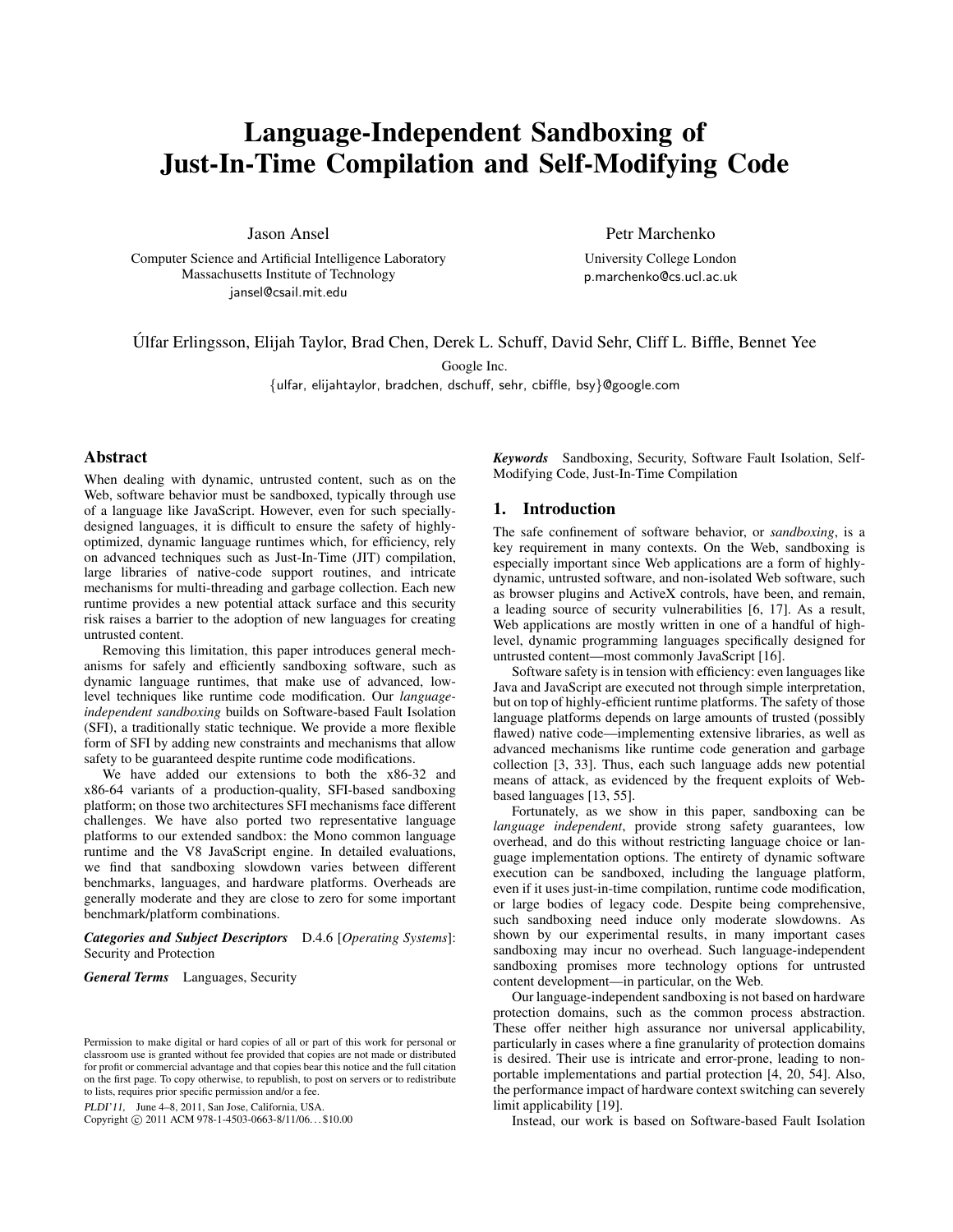(SFI) [53], which provides high-assurance safety guarantees and is largely independent of the operating system and other systemlevel details. SFI relies on machine code verification through static analysis and, to date, has not been applicable to sandboxing software that modify machine code at runtime. Removing this obstacle, we present extensions to SFI techniques that allow efficient, safe sandboxing of mechanisms such as just-in-time code generation and runtime code modification. Key to our extensions are new safety constraints on the structure of machine code that apply, inductively, even across code modification.

We have implemented our extensions in the context of the Native Client open-source project: a production-quality SFI-based sandbox [44, 56]. Our extended sandbox provides efficient ways to add, modify, and delete code. It transparently allows safe reuse of code memory without race conditions and without suspending threads, even on hardware-threaded, concurrent systems. Our extensions add little overhead, partly because our new safety constraints are not onerous, but also because they are verified only when code is modified, not when code is used.

We have ported two popular, representative JIT-compiled language systems to our sandbox: the Mono CLR runtime [41], which supports C#, and the V8 JavaScript engine [27]. V8 motivated our work. Its speed compared to previous JavaScript engines clearly demonstrates the advantages of runtime code generation over even highly-optimized interpretation. Our design was further influenced by V8's use of code rewriting for inline *code caches*—and the 12x slowdown that we saw V8 incur when we disabled its code cache mechanisms.

Porting Mono and V8 consisted primarily of changing them to output verifiably-safe code, and inductively maintaining safety across modifications to that code. We targeted two commodity hardware platforms: the x86-32 and x86-64 instruction set architectures (ISAs) [25, 28]. These two ISAs have significantly different characteristics for the purposes of Native Client sandboxing. On x86-32, hardware segments allow low runtime overheads and simplified implementation of our extensions. On x86-64, extensive use is made of inline code that performs runtime sandboxing, and this both reduces performance and complicates porting efforts.

We found that the Mono and V8 platforms, and their x86-32 and x86-64 variants, spanned a wide range in terms of the porting effort required and the sandboxing slowdown incurred. At one end, Mono-32, porting effort was low and the measured overhead is near negligible. At the other extreme, V8-64, porting took a few weeks and sandboxing slowdown is between 51% and 60% on average, but 196% in one benchmark (due to a porting shortcut, as explained in Section 4). Notably, in all cases sandboxing overhead was much lower than what might be expected of a highly-efficient interpreter, where even favorable workloads incur factors of overhead [21, 43].

#### 1.1 Contributions

This paper makes the following contributions:

- A set of locally-verifiable machine code constraints that allow safe, SFI-based sandboxing even of runtime code modification.
- A technique for safe runtime modification of machine code on commodity hardware, despite the simultaneous execution of that code on other processors by untrusted user threads.
- A technique for the safe deletion of code memory, and its reuse for new instructions, despite potentially concurrent execution of untrusted user threads in that code memory.
- Implementation of our language-independent sandbox for x86- 32 and x86-64, as well as ports of the V8 and Mono runtimes, allowing software to embed languages like JavaScript and C# as untrusted components.
- Experience showing that it can be straightforward to port modern, advanced language runtimes to execute within languageindependent sandboxing.
- Experimental results showing that, while overhead varies between platforms, sandboxing overhead is generally modest, and that a sandboxed advanced language runtime incurs far less overhead than the published slowdown of using interpretation.
- A somewhat surprising optimization technique relying on careful selection of even unexecuted NOP instructions.

To create safe, low-overhead runtime code-modification mechanisms that were easy to use, we had to simultaneously satisfy a great number of constraints. These include the constraints imposed by the NaCl SFI sandbox, the concrete properties of the NaCl runtime system and the operating systems and hardware CPUs it runs upon, as well as the practical characteristics of language platform implementations. While the primitives introduced are straightforward, the intricacy of the underlying mechanisms and the lack of similar mechanisms in previous SFI systems—is evidence of the difficulty in creating their implementation.

#### 1.2 Motivating Application

Our work has been motivated by the tantalizing possibility of language-independent software development of safe, untrusted Web applications. The foundation for our implementation, Native Client has been integrated with the Chrome Web browser, where it provides access to JavaScript Web interfaces [44, 56]. Our extended sandboxing allows safe execution of ported language runtimes, and their native libraries, even when they make use of advanced code modification techniques for efficiency. Contrast this with today's reality, where rich, interactive Web clients must be written in JavaScript, either from scratch, or via source-to-source translation, with resulting difficulties and inefficiencies [9, 26]. (The alternatives are neither practical nor appealing: asking users to install Web browser plugins for new languages, or using partiallydeployed languages like Java.) Adding our extended sandbox to a Web browser could enable writing a Web page in any language, as long as that language runtime is downloaded as part of the page.

#### 1.3 Outline

The remainder of this paper is organized as follows. Section 2 provides background on SFI and the Native Client sandbox. Section 3 covers the design and implementation of our sandboxing extensions. Section 4 describes our experience porting language runtimes to our extended sandbox. Section 5 shows experimental results, examines the sources of overhead, and explains optimization via NOP instruction selection. Finally, Sections 6 and 7 describe related work and draw conclusions.

# 2. Background

This work builds on the Native Client open-source project [44, 56] commonly abbreviated "NaCl" when used as an adjective. The NaCl sandbox uses Software-based Fault Isolation (SFI) [32, 53] to restrict what instructions can be executed, in what sequence, and constrain the memory addresses used by instructions. SFI provides high-assurance safety guarantees by combining static analysis with *software guards*: short, inline instruction sequences that perform runtime safety checks or sandboxing operations. In this, SFI is similar to language-runtime mechanisms ranging from dynamic array-bounds checks [39] to concurrency controls such as softwaretransactional memory [48].

SFI allows the creation of *statically verifiable* machine code: code that, through static analysis, can be independently verified to permit only constrained executions, irrespective of how it was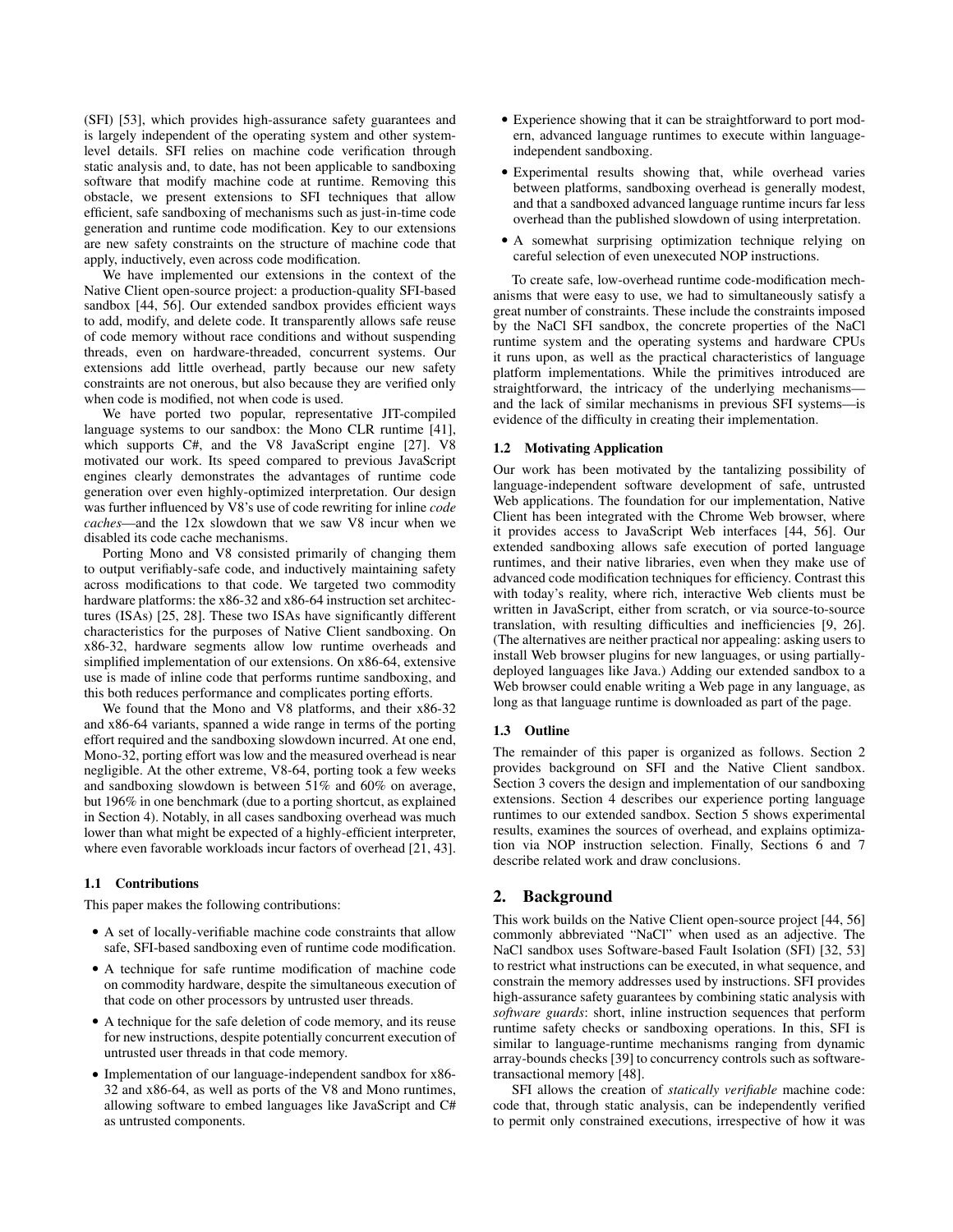

Figure 1. Overview of abstract NaCl machine code, with each fixed-width (32 byte) row denoting a NaCl instruction bundle starting at an aligned address. Vertical lines show instruction boundaries, while shaded regions show NOP padding; dashed arrows indicate permitted direct and indirect control flow. Two NaCl pseudo instructions are shown as gradient-shaded boxes.

created (e.g., through compilation from a high-level language). As with Java bytecode verification [30], SFI establishes safety primarily by checking simple, local properties of code, where those properties, in aggregate, imply global execution invariants. To ensure that safety holds for all possible execution paths, SFI restricts both direct and indirect control transfers, implementing a form of control-flow integrity [1]. SFI must, in particular, prevent control flow from circumventing inline software guards—as this would allow unconstrained execution, including control transfers to disallowed instructions.

On top of its SFI sandboxing, Native Client provides a production-quality, fully-functional platform for the safe execution of untrusted, multi-threaded user-level machine code. Native Client is designed to minimize the overhead of safety: even untrusted, hand-optimized media codecs can be executed at near full speed, since SFI allows safe use of hand-written assembly and modelspecific instructions, such as the MMX and SSE extensions on x86. The NaCl platform also provides a programming model for highlevel languages using ILP32 (32-bit Integers, Longs and Pointers) primitive types and a portable subset of POSIX-like system calls.

Native Client implements a relatively simple variant of SFI, fundamentally based on *reliable disassembly*: the use of alignment and other machine-code constraints to ensure runtime-reachable instructions can be statically identified. Unlike in more complex SFI implementations [20], each NaCl software guard is combined into a *pseudo instruction* with an adjacent, potentially-unsafe instruction, making each guard constrain the behavior of only a single instruction. As in PittSFIeld [32], NaCl machine code is structured as aligned *instruction bundles* of fixed size (32 bytes). NOP padding is used to ensure that no instruction overlaps the boundary of such an aligned instruction bundle. Control-flow instructions must target valid code, and all computed control transfers must target the start of a instruction bundle. Indirect jumps are allowed only via a pseudo-instruction that aligns the target address, and NOP padding is used to ensure CALL instructions appear only at the end of instruction bundles, so that return addresses are always aligned. In addition, NaCl execution is constrained to a single, contiguous code region, with access to a restricted set of NaCl platform support routines, and memory access is limited to a single, contiguous region of untrusted data memory, which also contains the stacks for threads.

Figure 1 gives an overview of the structure of NaCl machine code for an abstract ISA, showing the details of one NaCl *code region*, comprising five NaCl instruction bundles. Native Client independently verifies the safety of each such code region, one at a time; in our extended sandboxing, this is the region being added or modified. For the first instruction, a direct jump forward by 38 bytes (or 0x26), NaCl verification establishes that the target is a valid instruction boundary within the code region. The two remaining instructions are NaCl pseudo instructions that use the register R to write to memory at address R and call the function at address R. For these pseudo instructions, NaCl verification establishes the correctness of the software guards used to sandbox the register R. For CALL instructions, both their target address and the pushed return address must be the start of an aligned instruction bundle. NaCl verification also imposes many structural constraints on machine code; for instance, direct jumps may not target the inner boundaries of pseudo instructions. NOP padding may need to be used to ensure proper alignment and, as clearly shown in Figure 1, large amounts of such padding may be required, especially around CALL instructions.

Native Client additionally prohibits use of the x86 RET opcode. Returns should be implemented with a POP/JMP sequence. Checking the return address in a register avoids a potential timeof-check/time-of-use race if it were checked on the stack.

Native Client supports three architectures, x86-32, x86-64, and ARM. Like other SFI systems, Native Client also makes use of operating-system and hardware support where appropriate, e.g., to ensure that data is not executable, and that code is not writable and is loaded at the correct address. In particular, on the 32-bit x86 platform, Native Client relies on hardware segments, not software guards, to constrain reads and writes to data memory, as well as code execution. However, the baseline overhead of Native Client will vary with each platform: on ARM and 64-bit x86, bounded segments aren't available, and software guards must be used for each computed access to memory.

Our work in this paper extends SFI techniques to be applicable to runtime code generation and modification through the addition of new, inductively-maintained safety constraints on the structure of machine code. Our motivation is primarily performance: compared to a JIT-compiled runtime, even the most highlyoptimized interpreter on its most favorable workload is likely to be twice as slow [21, 43]. Optimized JIT compilation also makes use of runtime code modification—for instance, to allow machine-code constants to be modified to point to new code emitted by the JIT compiler, or to make more extensive updates, such as to the V8 code caches. Instead of modifying immediate constants in machine code, JIT compilers can emit code based on additional levels of indirection; however, such indirection comes at significant performance cost, by pulling in additional cache lines and increasing the rate of memory accesses. Furthermore, language runtimes often make use of runtime code generation or modification for various purposes other than performance, ranging from debugging and profiling, through various instrumentation, to specific mechanisms such as runtime barriers [2, 10, 23, 29, 38]. Even though this paper focuses on JIT compilation, flexibility is another motivation for our work.

## 3. Core Mechanisms: Design and Implementation

This section describes the design and implementation of our extensions to Native Client to support runtime code modification. After outlining our extensions to the Native Client system call interface, we then describe the implementation in detail, and how it supports dynamic code creation, modification, and deletion.

#### 3.1 Programming Interface

Table 1 lists the interfaces added to the trusted runtime of Native Client to support dynamic code manipulation. NaCl machine code comprises one or more code regions. Our extensions allow the addition and deletion of code regions, as well as the modification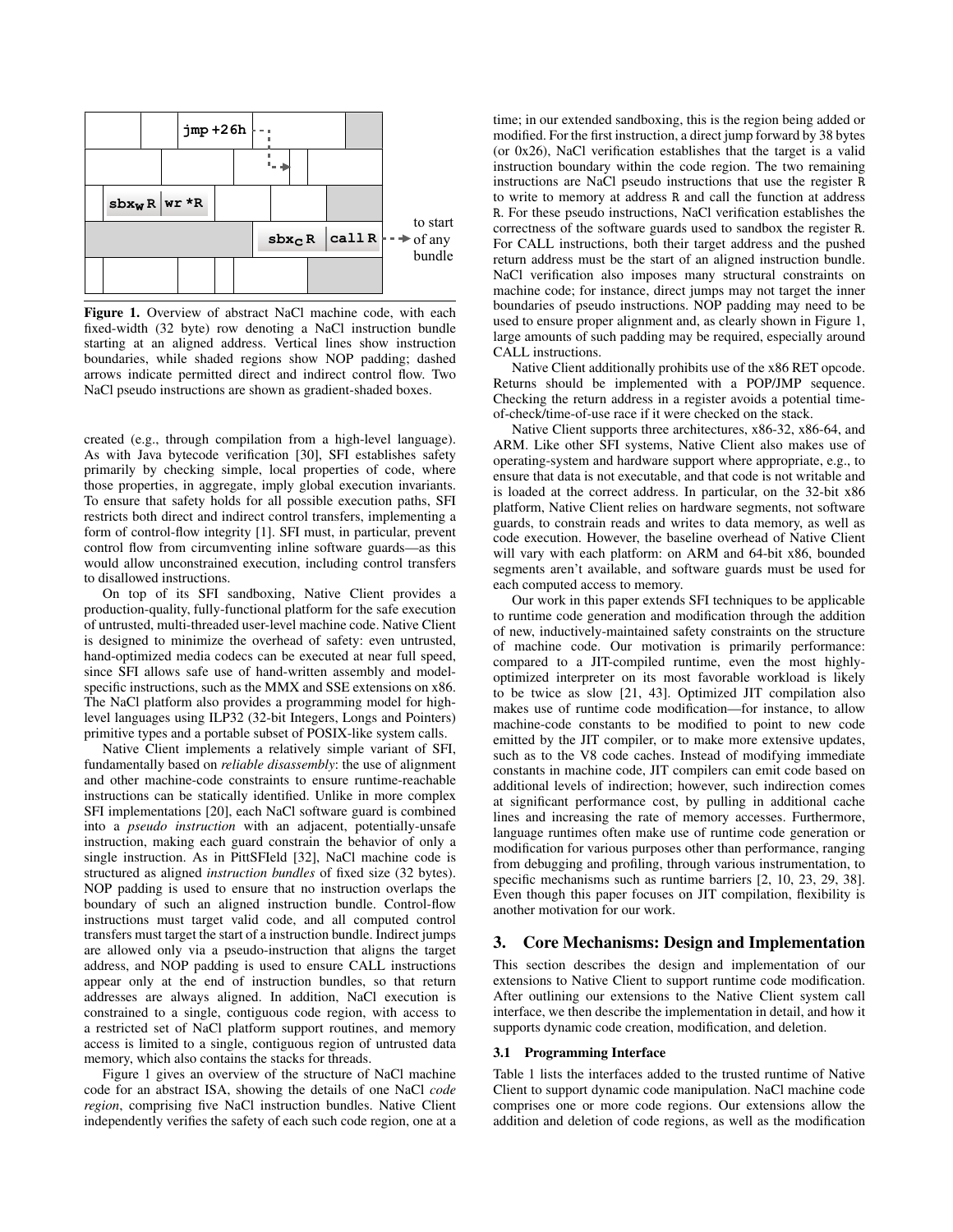```
int nacl_dyncode_create (void* target,
                         void* src,
                         size_t size );
int nacl_dyncode_modify (void* target,
                         void* src.
                         size_t size );
int nacl_dyncode_delete (void* target,
                         size t size):
```
Table 1. The interfaces to our NaCl extensions for dynamically adding and deleting code regions, and modifying the instructions within a code region.

of code within a region. All code regions reside within the same single, contiguous address range of executable memory, whose size is set at link time. Executable memory can be modified only through the trusted interfaces, not directly from NaCl code.

As an example of using our interfaces, consider the JIT compilation of a single function. The JIT compiler, running as untrusted NaCl code, generates machine-code in a temporary buffer in data memory. To install the code, the JIT invokes nacl dyncode create, transferring control into the NaCl trusted runtime. This runtime validates the code and installs it in executable memory, described in detail below.

After creation, the JIT may wish to modify the code, for example, to update a pointer address stored in an immediate pointer. The trusted nacl dyncode modify interface supports these modifications.

If at some point the code is no longer needed, it can be deleted and the memory reused using nacl dyncode delete. As Native Client supports concurrent untrusted user threads, the runtime must verify that no threads are executing in the code before it can be safely reused. As nacl\_dyncode\_delete does not block, it will return an error code if it cannot verify that all threads have left the deleted region. Section 3.5 describes the implementation in detail.

## 3.2 Dynamic Code Creation

Supporting dynamic creation of code required only simple extensions to Native Client. Our implementation leverages existing NaCl verification outlined in Section 2. Code creation involves the following operations:

- 1. The target code address is verified to be in NaCl executable memory, and aligned to an instruction bundle boundary.
- 2. To avoid a time-of-test/time-of-use race condition, the code is copied to the private memory of the trusted NaCl runtime.
- 3. The code is verified using the standard NaCl validator.
- 4. The target address range in NaCl executable memory is checked to be unused and also reserved, in one atomic operation.
- 5. The code is safely copied to the target address.

Each NaCl code region is verified independently, and all control flow between code regions, whether direct or computed, must target the start of a NaCl instruction bundle. For this, NaCl verification relies on a property of HLT instructions: in Native Client, executing a HLT (the "halt" instruction) results in the immediate, permanent termination of all NaCl execution threads. To ensure safety, unused executable NaCl memory is filled with HLT instructions. For safe copying of verified code regions, the first byte of each instruction bundle is written as a HLT instruction until all other code bytes have been copied. Then the first byte of each instruction bundle is written with the intended value.

## 3.3 NaCl Verification of Runtime Code Modifications

Practical sandboxing of dynamic language runtimes requires our extended Native Client platform to support runtime code modification. With our design, verification overhead is proportional to the number of changed instructions. Verification requires inspection only of modified instruction bundles and of instruction bundles targeted by direct control-flow transfers from modified instructions. Table 2 lists the complete set of code safety constraints necessary for NaCl verification of dynamically-modified code. These constraints imply immutability of the instruction boundaries and the NaCl guard instructions in the modified code. They maintain the NaCl safety guarantees across code modification, since they preserve all properties established by runtime guards, as well as the structural properties of NaCl machine code.

These immutability properties restrict the set of allowed code modifications, notably on platforms with variable-length instructions like x86-32. For example, the constraints would prevent two short, adjacent instructions from being overwritten with a single larger instruction, unless the entire code region is deleted first. In practice we have not found these restrictions to be onerous, as demonstrated by our porting work described in Section 4, Immutability also helps prevent race conditions: our safety guarantees hold even in the presence of concurrent, untrusted threads that are executing the code under modification, as long as individual instructions are updated atomically.

#### 3.4 Atomic Modification of Machine-Code Instructions

If a thread uses nacl dyncode modify to modify an instruction, then concurrent threads should execute either the old or new instructions, but no other instructions.

It is difficult to provide atomicity without a cost to efficiency, especially on multi-core or otherwise hardware-threaded systems. Runtime code modification is relatively uncommon; when used, it is usually performed in a synchronous fashion, via the operating system or a trusted language runtime. Therefore, CPU designers have had few incentives to provide reliable, simple primitives that allow code modification to appear atomic across concurrentlyexecuting hardware threads. Indeed, in order to support mechanisms such as instruction prefetch buffers, AMD and Intel processor documentation outlines a special memory model for updates to concurrently-executing machine-code memory [25, 28].

On multicore and multiprocessor systems, a naive implementation of runtime code modification can lead to the execution of corrupted instructions. To understand the possibility of such instruction stream corruption, we ran highly-concurrent code modification experiments, using straightforward code modification. We found that corruption was indeed possible on all processors that we tested; Sundaresan et al. made similar observations in their development of a Java JIT compiler [49].

Fortunately, with careful implementation, both AMD and Intel processors can support safe "cross-modification" of hardwarethreaded machine code from user mode. On Intel processors, regular atomic writes to memory can be used to reliably modify machine-code instructions that fall entirely within a 16-byte aligned region of code memory—although instructions that span two such aligned memory regions cannot be updated atomically. The same holds true for AMD processors, except that only smaller, 8-byte code memory regions are supported. We confirmed these properties through both our experiments and also through a conservative reading of the relevant documentation [25, 28].

When instructions span these code memory alignment boundaries, they can still be modified without instruction-stream corruption, through a careful implementation and use of memory synchronization barriers. We crafted such a code-modification mechanism, and conservatively chose to always apply AMD's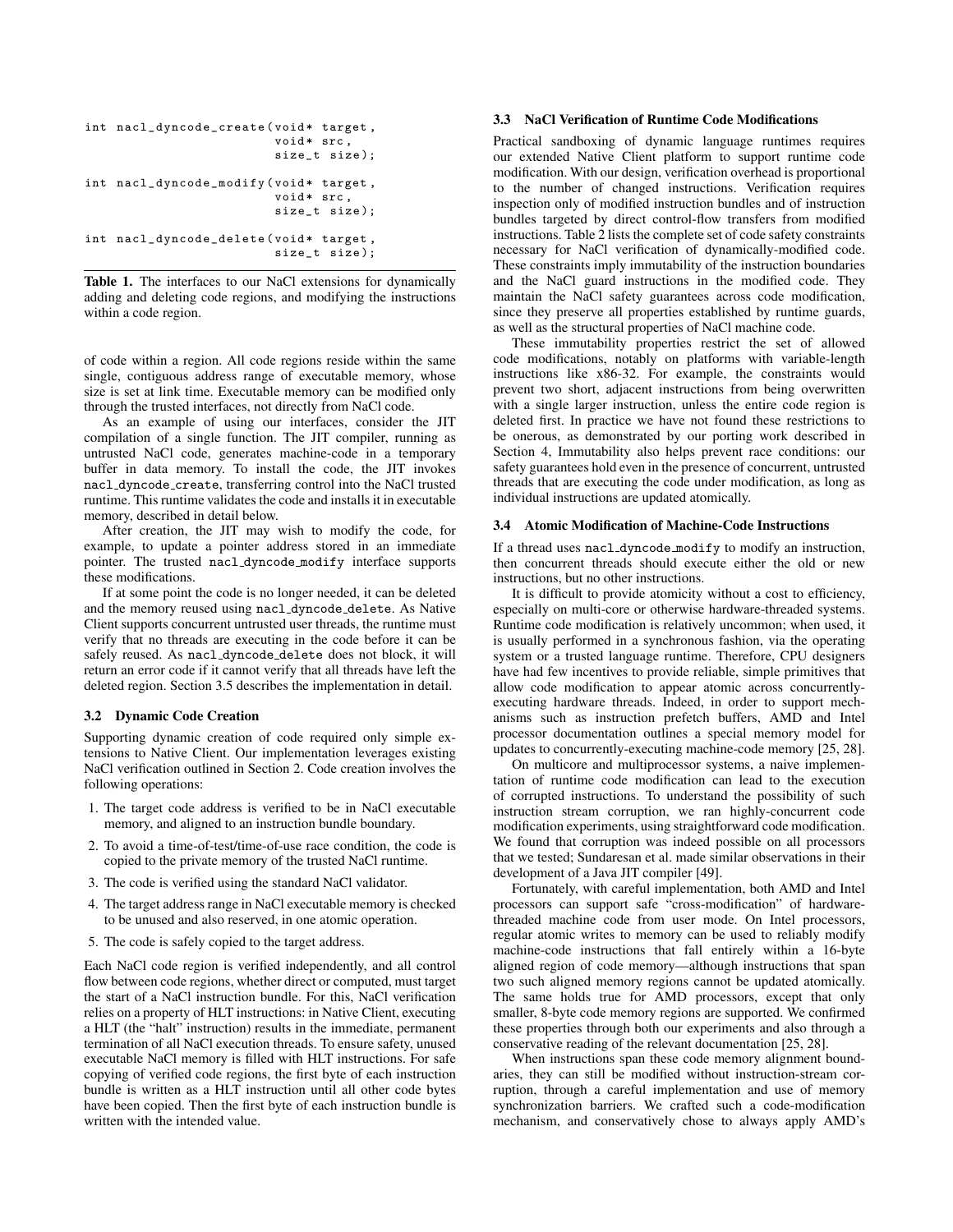- NEW must satisfy all NaCl safety verification constraints, as outlined in Section 2.
- Both NEW and OLD must start at the same address, be of equal size, and lie within a single code region.
- Any direct control-transfer instructions in NEW must target valid instruction boundaries in the same code region.
- NEW and OLD must start and end at instruction boundaries, and all instruction boundaries between must be identical.
- No pseudo instructions are added or removed. NEW may not introduce new pseudo instructions. All pseudo-instructions in OLD must occur in NEW and have identical guard instructions.

Table 2. Constraints imposed on runtime code modifications by our extended NaCl sandboxing, when machine code OLD is replaced with machine code NEW.

8-byte alignment constraints, which ensures our implementation executes correctly on both AMD and Intel processors.

The pseudo code in Figure 2 shows our mechanism for safe, atomic instruction replacement. One instruction is copied at a time. When possible, we copy an entire instruction with a single 8 byte, aligned write to memory, using a "fast path" modification sequence. This fast path performs a read-modify-write update of the 8-byte, aligned block of of memory around the old instruction. This block of code memory is read into a temporary variable, and the old instruction bytes within it are replaced with those of the new instruction; then the temporary variable is written using a single aligned 8-byte store to code memory.

The above fast path mechanism cannot be used if the old instruction straddles an 8-byte alignment boundary. In this case, our implementation works as shown in Figure 2: we modify the target instruction bytes in three steps, keeping a one-byte HLT as the first byte of the instruction while the instruction is being modified. We use serialization barriers to synchronize the instruction stream and view of code memory for all hardware threads, including other cores or processors [25, 28].

Considering all possible interleavings, it is easy to see why the above code allows a series of machine-code instructions to be atomically replaced with new, equal-size instructions:

- Before the first serialization barrier: The one-byte write will be atomic; a concurrent thread will execute either the original instruction or the HLT instruction.
- Between the serialization barriers: No threads can execute the target instruction without executing the HLT instruction encoded in its first byte.
- After the second serialization barrier: As the one-byte write will be atomic, other threads will execute either the new instruction or the HLT instruction.

Our technique relies on a serialization barrier primitive. The common approach on x86 processors is to use a serializing kernelmode instruction (such as cpuid) on all hardware threads [25, 28], requiring execution of kernel-mode code. As NaCl sandboxing is user-mode only, we require a serialization barrier that can be triggered from user-mode. Conveniently, certain system calls serialize all processors as a side-effect. We used the mprotect system call, triggering inter-processor interrupts of remote hardware threads for a "TLB shoot-down", serializing all processors.

Finally, as mentioned previously, any execution of a HLT instruction will result in complete termination of all Native Client threads. Therefore, no thread may ever attempt to execute NaCl code memory while it is being updated: doing so may cause

```
// For an instruction pair OLDI and NEWI ,
\frac{1}{\sqrt{2}} with both instructions of size N-1 bytes.
//
if (diff of (OLDI, NEWI) lies in aligned qword)
{
  // Fast path: Read the aligned, 8-byte region
  // around OLDI , then update with NEWI bytes .
  //
  atomic aligned qword write to update OLDI ;
}
else
{
  // Slow path : Three - part update sequence ,
  // with two memory serialization barriers.
  //<br>OLDI[0] = 0xf4;
                           /* HLT instruction */serialize(); \frac{1}{2} /* barrier */
  OLDI [1:N] = NEWI [1:N];
  serialize(); /* barrier */
  OLDI [0] = NEWI [0];}
```
Figure 2. Pseudo code for instruction replacement in the presence of untrusted concurrent hardware threads.

the thread to execute a HLT. Preventing concurrent execution and modification of the same code is the responsibility of the systems using our NaCl code-modification primitives. This is not an onerous duty: language runtimes should already be taking such measures to prevent instruction-stream corruption like that we have seen in our experiments.

#### 3.5 Dynamic Code Deletion

NaCl executable memory comprises a set of code regions, and a dynamically-generated code region can be deleted to reclaim its executable memory. Thereby, executable memory can be reused for new machine code without the nacl dyncode modify constraint of preserving instruction boundaries.

Safety dictates that it must not be possible for a sleeping thread to wake up and find that it is executing in the middle of an instruction, because the executable memory at the thread's instruction-pointer address has been reused for a new NaCl code region. To prevent this, we utilize a thread "wind down" mechanism: we note all running threads, mark the code region for deletion, and do not allow the executable memory to be reused until we've confirmed that no thread is executing in the code region to be deleted. To confirm this is the case, we wait for each thread to invoke the trusted Native Client runtime. Being in the trusted runtime, we know a thread is not in the deleted region, and further, that any attempt to resume execution in the deleted region, while obviously incorrect, will also be safe with respect to instruction boundaries as it will target the aligned start of an instruction bundle.

Concretely, our code deletion mechanism will:

- 1. Ensure that the code region was created dynamically.
- 2. To ensure that no new threads enter the code region, write a HLT instruction at the start of each instruction bundle. Recall that NaCl computed control flow and returns always target the start of an instruction bundle.
- 3. Increment the *global generation number*, and record it in the *deletion generation* for the code region to be deleted.
- 4. As each thread makes a call to the trusted NaCl service runtime,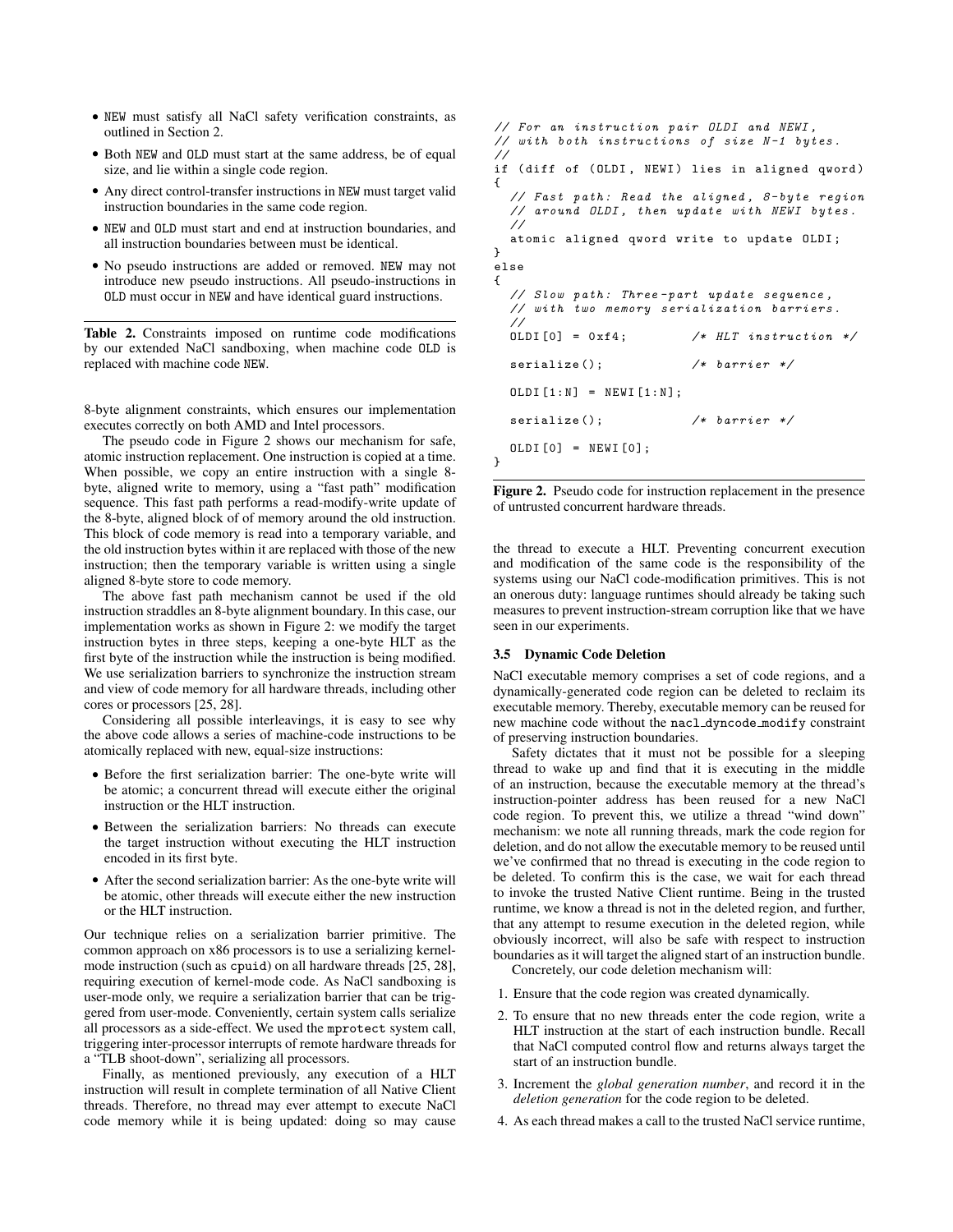| LoC total | LoC added/changed |
|-----------|-------------------|
| 190526    | 1972 (1.04\%)     |
| 189969    | $5005(2.63\%)$    |
| 386300    | 2469 (0.64\%)     |
| 388123    | 3240 (0.83%)      |
|           |                   |

Table 3. Changed lines of code for NaCl ports of V8 and Mono.

update that thread's *thread generation number*.

5. The executable memory can be reused when all threads have a generation number greater than or equal to that of the deleted code region.

If only one thread is executing, then invoking our code deletion mechanism will immediately perform all of the above. With multiple threads, the first call to nacl\_dyncode\_delete will return an error code EAGAIN. Re-invoking the interface with the same arguments and seeing a success return code indicates deletion is complete. The non-blocking property of the nacl dyncode delete interface allows user threads to perform useful work, while waiting for executable memory to become reusable.

#### 4. Experience Porting Language Runtimes

This section describes our experience porting both the V8 JavaScript engine [27] and the Mono Common Language Runtime [41] to run inside our extended NaCl sandbox. Each language platform makes use of JIT compilation and also makes use of dynamic code modification techniques. After providing background on each platform, we describe our porting experiences. Because the x86-32 and x86-64 JIT compilers are substantially different on both platforms, our work comprised porting and debugging four distinct JIT implementations.

Table 3 provides data about code modifications required for our sandboxed versions of V8 and Mono. Only about 1% or less of code required changes, evidence of the relative simplicity of adapting a JIT to support our language-independent sandboxing.

#### 4.1 V8 JavaScript Engine

The V8 JavaScript engine [27] is used in the Chromium/Google Chrome Web browser, in the Web browser on Android phones, and in Palm WebOS. In addition to being JIT compiled, V8 achieves a large performance benefit from *inline caching*, a technique first introduced in an implementation of Smalltalk 80 [15]. Inline caches store object properties such as member offsets directly in the machine code of functions. The optimized machine code of each inline cache first checks that object properties haven't changed, invalidating the cache; then, in the common case, object members are accessed directly. Inline caches in V8 rely heavily on runtime machine-code modification, making V8 a good stress test for our language-independent sandboxing.

Inline caches are vital to the efficiency of the V8 engine, a motivation for our support of runtime code modification. Disabling V8 inline caches in an otherwise unmodified V8 x86-32 system induces a 12.22x slowdown on the V8 Benchmark Suite. With our sandboxing enabled, the slowdown is 14.08x. In both cases the positive impact of inline caching is an order of magnitude higher, on all platforms, than the slowdown induced by our languageindependent sandboxing.

#### 4.2 Mono Common Language Runtime

Mono [41] is an open source, cross-platform implementation of Microsoft's .NET Framework. Mono provides both an offline compiler that translates C# to Common Intermediate Language (CIL) bytecode and a JIT compiler that reduces CIL bytecode to a number of native targets including x86-32 and x86-64. Many languages, including Microsoft Managed C++ and VB.NET have CIL bytecode compilers. Mono also supports "Ahead-Of-Time" (AOT) compilation of CIL bytecode, a useful facility when JIT compilation is either not possible or not permitted.

#### 4.3 Porting Experiences

A primary task in each of our four porting efforts was modifying the JIT compiler to emit code that would satisfy NaCl code safety verification. For this, only minimal, isolated modifications were required, because NaCl verification is based on checking local machine-code properties. We modified the instruction emission phase of each JIT to satisfy the NaCl alignment constraints and to emit NaCl pseudo instructions for memory references and indirect control flow, as required.

Another task arose from a fundamental constraint imposed by the Native Client platform: only machine-code instructions and no data—may reside in the NaCl executable memory address range. We modified each of the four JITs to allocate their code, and only their code, in NaCl code regions. For V8, this required moving relocation records and other meta-data from executable memory into appropriate data segments. We implemented similar modifications for Mono, although in a few cases we worked around the constraint by embedding data as immediate constants in a non-executed, legal instruction. Such "data instructions" allow for the creation of code that uses instruction-relative positioning for data constants and still passes NaCl code safety verification. We constructed these data instructions by prefixing a push immediate opcode to the data that needed to be embedded in the code segment; the resulting push instruction is never executed at runtime.

A number of implementation challenges were specific to x86- 64. The x86-64 implementation of Native Client uses the ILP32 data model, to facilitate source code portability between x86-32 and x86-64 sandboxes. This tends to conflict with the LP64 or LLP64 data models assumed by the x86-64 implementations of V8 and Mono. In particular, the language implementations assume that a pointer and a register are the same size, which is false in the x86-64 NaCl model. Our Mono and V8 ports took different approaches to resolving these issues. For Mono we introduced an explicit distinction between the register size and pointer size. This approach supports the Mono requirement for C-style structures that are accessed both from managed and unmanaged code. For V8, pointers occupy four bytes on the heap, as per the ILP32 model, but eight bytes on the stack. While this representation accommodates the fact that x86-64 does not support four-byte push or pop operations, it also requires numerous changes to code generation, resulting in a significant, albeit straightforward, engineering effort.

The ILP32 data model also interferes with the optimized representation of 32-bit integers in x86-64 V8. On x86-64, V8 encodes type information in the low-order bits of 64-bit registers to differentiate between immediate 32-bit integer values and pointers to boxed integer objects on the heap. For implementation expediency, we modified the x86-64 version of V8 to use the same integer representation as the x86-32 version. V8-32 uses the least-significant bit of a 32-bit word to differentiate immediate and pointers, storing integers larger than 31-bits as objects. This change also required us to reimplement some arithmetic operations. The difference in integer representations has performance implications for code that operates with large integer values, since they are stored as objects on the heap. This had a large impact on single benchmarks in the SunSpider100 benchmarks, as discussed in Section 5.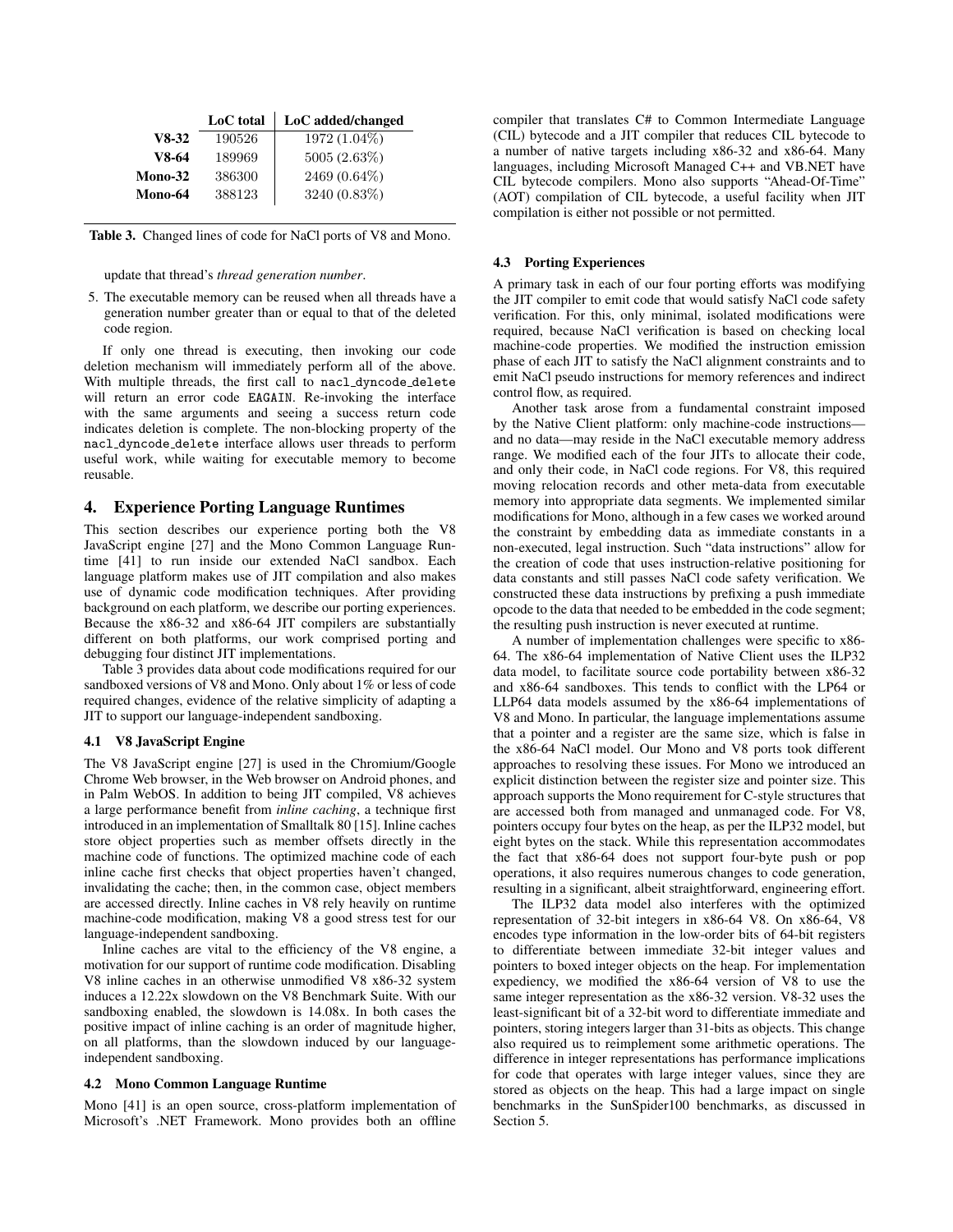

Figure 3. A chart of NaCl sandboxing slowdown (lower is better) for the V8 JavaScript Benchmark Suite, relative to unmodified V8. GMean is the geometric mean of the overheads of all benchmarks in the suite. Also shown is a table of the chart's underlying data: raw benchmark scores (where higher is better) for native and sandboxed execution, with sandboxing slowdown in parentheses.

## 5. Experimental Results and Optimizations

Results in this section are from a quad-core Intel Xeon X5550 Nehalem 2.67 GHz processor, except Table 6 as noted. Our test system ran Ubuntu 10.04, kernel version 2.6.32. Performance results are an average of 10 runs. The observed standard deviation ranged from 0 to 2.32%. We summarize performance measurements using the geometric mean [22].

Our implementation extends the latest, up-to-date version of Native Client, which, on x86-64, has added sandboxing of indirect memory reads, as well as writes. Therefore, it is not surprising that our extended NaCl sandboxing for x86-64 has higher measured overheads than those reported in [44].

#### 5.1 Sandboxing Overhead for V8 JavaScript and Mono C#

Figures 3 and 4 show the overheads for our sandboxed version of V8 when running the V8 Benchmark Suite [27], version 6, and the SunSpider Benchmark Suite [50], version 0.9.1. The V8 Benchmark Suite is distributed with V8 and the SunSpider Benchmark Suite is distributed with WebKit. The SunSpider suite consists of very small microbenchmarks; therefore, we created and used a variant, SunSpider100, where each benchmark is run 100 times, instead of once, to facilitate more accurate timing and to emphasize steady state execution over startup delays. We measure overhead relative to the V8 2.2.19 development version that we forked to make our changes on June  $21<sup>st</sup>$ , 2010.

In the V8 Benchmark Suite, RayTrace showed some of the largest overheads. We investigated the cause of this slowdown on V8-64 using PIN [31], a binary instrumentation tool, and pfmon [52], a performance monitoring tool based on hardware performance counters. Using PIN, we counted executed instructions for RayTrace, both with and without the sandbox. With



Figure 4. A chart of NaCl sandboxing slowdown (lower is better) for the SunSpider100 JavaScript benchmarks, relative to unmodified V8. Each bar represents a group of up to four benchmarks. GMean is the geometric mean of all benchmark overheads. Also shown is a table of the chart's underlying data: raw benchmark scores (here, lower scores are better) for native and sandboxed execution, with sandboxing slowdown in parentheses.

NaCl sandboxing, RayTrace instruction counts on V8-64 grew to a factor of 1.8x. The largest contributor is NOP padding to align instruction bundles and CALL instructions, adding 39% of the new instructions. The second largest source of additional instructions is software guards for memory references, 38% of the total new instruction. The remaining new instructions came from other software guards and the Native Client runtime. To understand the impact of branch and cache behavior, we used pfmon to measure related hardware events during the RayTrace benchmark. NaCl sandboxing requires the use of a software-guarded indirect jump, instead of a RET instruction for function returns, which we thought would likely increase branch mispredictions. Indeed, we observed a 4x increase in the branch misprediction rate. Sandboxing also increased V8-64 instruction cache pressure, with 2x change in L1 instruction cache misses and 2x change in instruction TLB misses.

The SunSpider100 suite showed similar average performance overhead as the V8 Benchmark Suite, with 32% slowdown for sandboxed V8-32 and 60% for V8-64, as compared to unmodified V8. On x86-64, the crypto benchmarks were an outlier, with over twice the overhead of any other benchmark. The crypto benchmarks are composed of 3 smaller benchmarks: cryptoaes, with 1.8x slowdown; crypto-md5, with 5.0x slowdown; and crypto-sha1, with 3.9x slowdown. The second and third benchmarks depend heavily on 32-bit integer arithmetic operations, and implement these operations through nested use of very small functions, resulting in multiple function invocations per arithmetic operation. Therefore, for these benchmarks, branch misprediction on function returns must be a large source of overhead.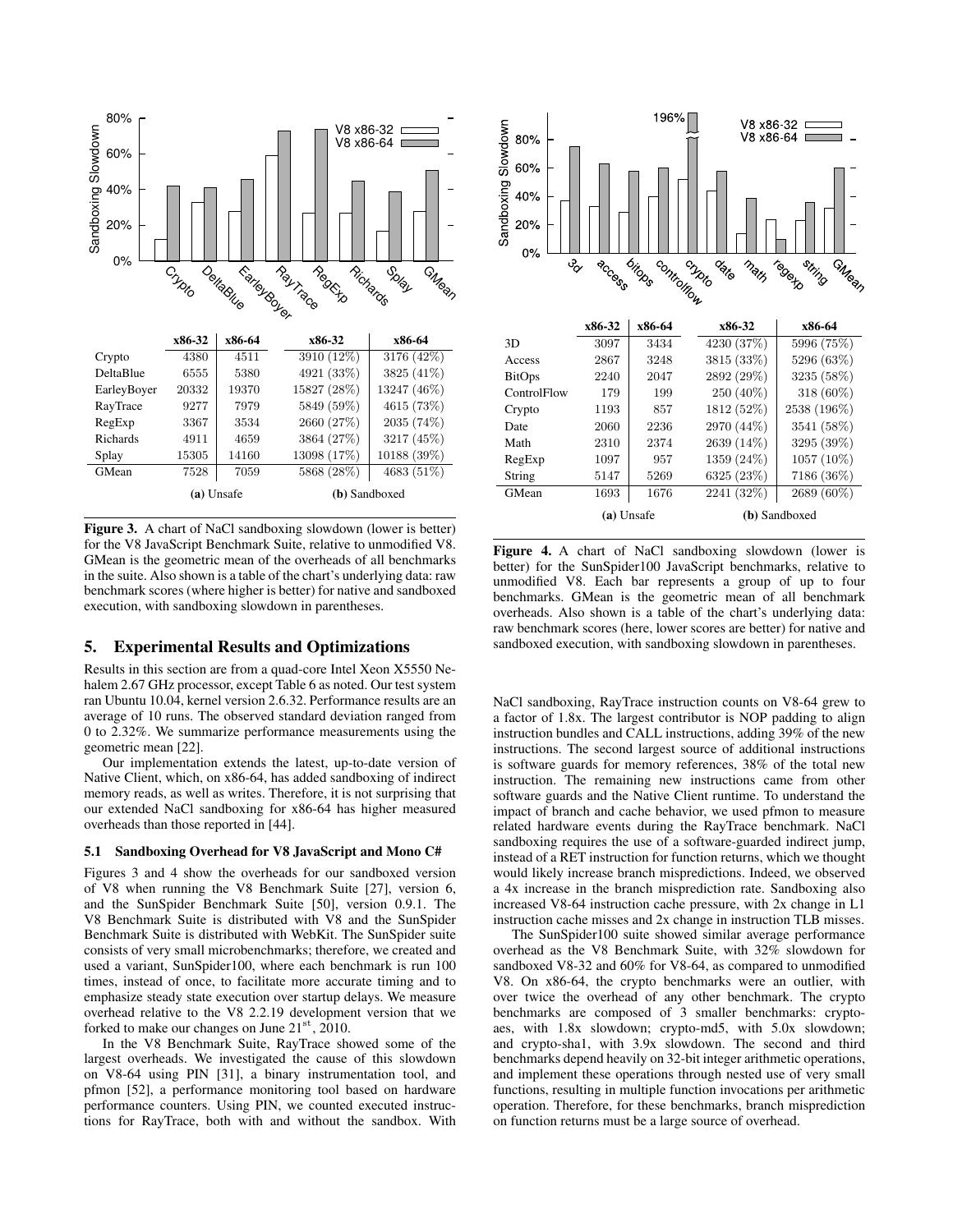

Figure 5. A chart of NaCl sandboxing slowdown (lower is better) for the SciMark C# Benchmark Suite, relative to unmodified Mono JIT. GMean is a geometric mean of overheads of all benchmarks in the suite. Also shown is a table of the chart's underlying data: raw benchmark scores (where higher is better) for native and sandboxed execution, with sandboxing slowdown in parentheses.

However, the main source of overhead results from the change in representation described in Section 4.3: our V8-64 port uses the representation of small integers from V8-32, and therefore stores integers larger than  $2^{31}$  as heap objects. We chose this implementation for expediency, without realizing its effects. As a result of our porting shortcut, half of the 32-bit arithmetic in the crypto benchmarks will involve boxed heap objects, instead of register values, and, compounding this overhead, NaCl sandboxing on x86-64 requires use of a software guard for each indirect access to heap memory. We could have supported the 64-bit integer representation used in V8-64, since Native Client allows safe use of handwritten machine code or assembly modules; we plan to do so in a future version of our V8-64 port.

Turning to Mono, Figure 5 shows our NaCl sandbox overhead for the SciMark C# Benchmark Suite. For x86-32 the mean overhead was only 2%, while for x86-64 the overhead was 21%. Overheads were higher on x86-64 because of the additional software guards required for NaCl sandboxing of loads and stores. The largest overheads were for the MonteCarlo benchmark, whose kernel uses a tight inner loop that calls two small functions, resulting in NOP padding and branch misprediction overheads. While we haven't yet studied all original causes of this slowdown, we note it is consistent with measured performance of the x86-64 NaCl sandbox for C and C++ benchmarks [44].

#### 5.2 Analysis of the Sources of Sandboxing Overhead

Table 4 shows the estimated breakdown of sandboxing overhead for the V8 Benchmark Suite. This table was generated by disabling NaCl sandboxing features one at a time. Since the performance impact of these different changes may not be independent, this breakdown serves only as an estimate. The largest estimated slowdown is from NOPs inserted for CALL and instruction bundle alignment. We estimate that fetch and execution penalties from

| Source of overhead                                                              | $V8-32$ | V8-64 |  |  |
|---------------------------------------------------------------------------------|---------|-------|--|--|
| NOP padding to align bundles                                                    | $4\%$   | 16\%  |  |  |
| NOP padding to align calls                                                      | 19%     | 21%   |  |  |
| Software guards for function returns                                            | 25%     | 22%   |  |  |
| Software guards for indirect jumps and<br>indirect memory accesses <sup>1</sup> | 17%     | 24%   |  |  |
| Runtime validation of code modifications                                        | $2\%$   | 5%    |  |  |
| Indirect memory accesses require software guards only on x86-64.                |         |       |  |  |

Table 4. Analysis of the sources of NaCl sandboxing slowdown, measured using the V8 Benchmark Suite (Figure 3). These measurements were generated by disabling NaCl sandboxing features one at a time. Since the performance impact of these features is not independent, these overheads are not additive.

these NOPs cause about half of the total slowdown. Return address masking is the next largest source of slowdown. NaCl sandboxing requires replacing RET instructions with a POP/JMP sequence. This interferes with the return address prediction hardware in modern processors. Other overheads (not listed) include invocations of the trusted Native Client runtime, slower dynamic code generation, copies required to modify code, and object layout changes required to separate code and code-meta-data. These overheads are small compared to those listed in Table 4.

#### 5.3 Comparing Sandboxing and Language Overheads

Past, published measurements of SFI-based sandboxing slowdown have considered only fully-optimized, ahead-of-time compiled versions of C and C++ benchmarks like SPEC [20, 44, 46, 56]. However, the SciMark Benchmark Suite includes C as well as C# implementations of its benchmarks. This allows us to examine one data point for the relative cost of sandboxing native code vs. JIT compiled code in a modern language runtime. To facilitate this examination, we measured single-threaded SciMark execution, since its C variant runs only single threaded.

Table 5 examines the performance of three variations of SciMark, for both x86-32 and x86-64, executing both with and without NaCl sandboxing. Native is the original C implementation of SciMark; Mono AOT is the C# port, compiled ahead of time and without dynamic code modification; last, Mono JIT is the C# port, executed using JIT compilation. For x86-32, the NaCl sandboxing slowdown ranges from 0 to 5%, for all implementations. For x86- 64, the slowdown ranges from 13% to 48%, and is lower for the C# implementations than for C. Despite the higher relative sandboxing overhead, the absolute performance is significantly better for the C implementation. On x86-32, our language-independent sandboxing of Mono has comparable relative overhead to that of conventionally compiled C and C++ under Native Client [56]. For NaCl sandboxed Mono-64, performance of benchmarks such as LU and SparseMM is also consistent with NaCl overheads for other benchmarks whose execution time is sensitive to path length and branch prediction effects [44].

Notably, the JIT version of the C# port is actually faster than the AOT version, especially on 64-bit platforms. The JIT compiler has knowledge of the locations of most of the data and code in the program when it compiles a method. This allows it to embed direct calls and data references to these locations in the emitted code. It can further optimize the code by backpatching existing calls to new code as it is generated. By contrast the AOT compiler uses indirection techniques such as tables of pointers, resulting in slower execution. This JIT advantage still holds in the sandboxed environment, even if offset slightly by the extra cost of NaCl safety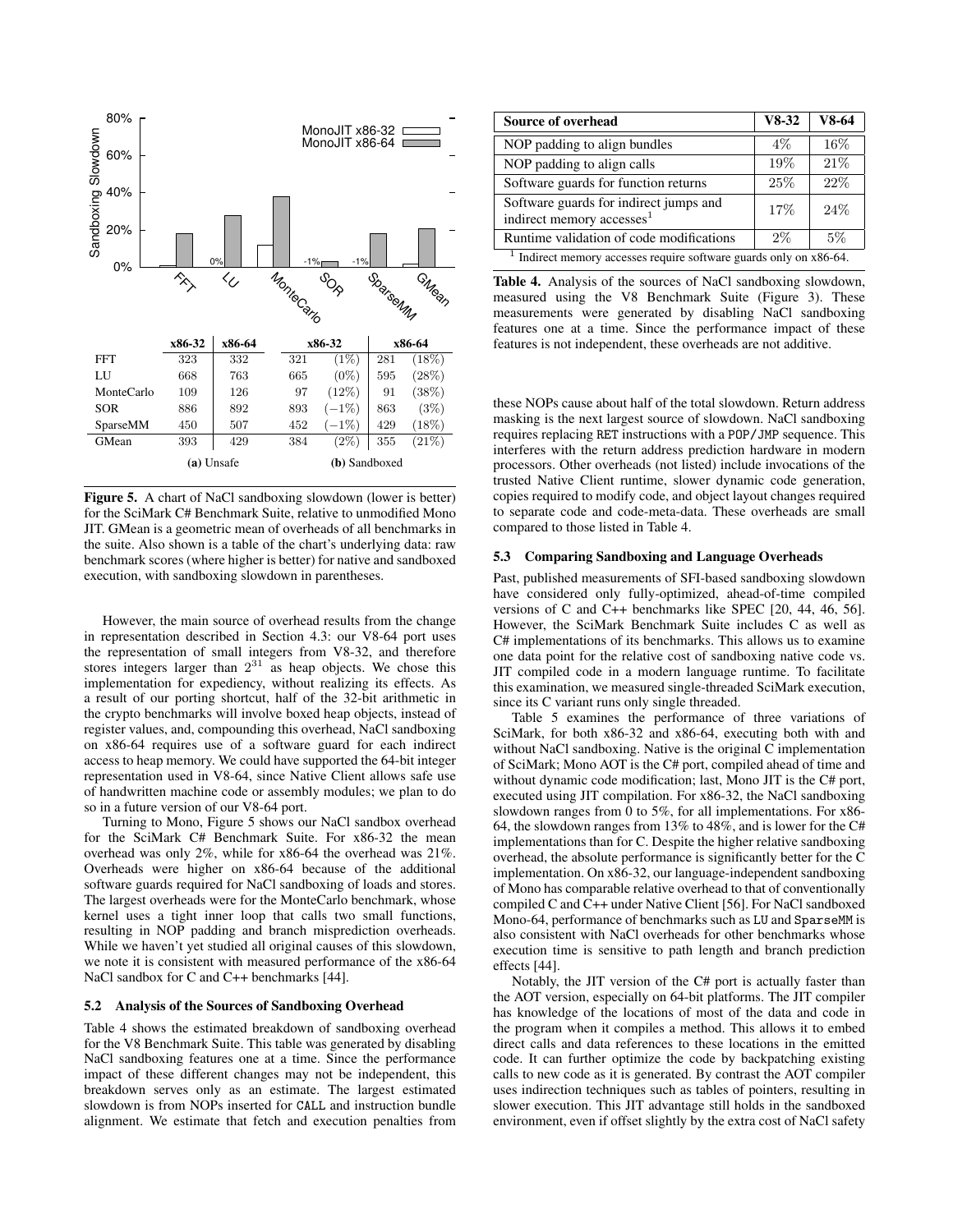

Table 5. Performance of SciMark C/C# Benchmark Suite compiled from native C code, with gcc 4.4.3, or with the Mono AOT and JIT compilers for C#. Benchmarks were executed natively and on the unmodified Mono CLR (Unsafe), as well as with NaCl sandboxing. Numbers show benchmark scores, in megaflops (higher is better), and also the NaCl sandboxing slowdown, as a percentage (in parentheses).

constraints.

Overall, these measurements suggest that the relative cost of language-independent NaCl sandboxing can be small compared to the overhead of a dynamic language runtime. The performance difference between the C and Mono benchmarks can be seen as the cost of using a managed-language framework. For the native, unsafe benchmark executions, the cost of executing with Mono ranges from 84% to 141% overhead, while that overhead ranges from 67% to 99% under sandboxed execution.

## 5.4 NOP Optimizations

We were motivated to optimize the execution of NOP padding, because it is the single largest contributor to overall NaCl sandboxing overhead. To our surprise, we found that choice of NOP padding sequences had a large impact on performance, even when the chosen NOPs were never executed at runtime. For the V8 Benchmark Suite on x86-32, different NOP padding choices reduced sandboxing overheads from a factor of 1.62x to 1.28x.

Figure 6 shows a sampling of the search space of possible NOP paddings and the resulting performance on the V8 benchmark suite. It shows three different strategies for generating NOPs:

- *Shortest NOPs* generates long sequences of the single-byte NOP instruction (0x90).
- *Longest NOPs* uses a greedy algorithm to generate the longest NOP instructions allowed. (Using the prefix/addressing mode variations of the 0x0f1f multi-byte NOP opcode listed in the AMD64 Optimization Guide [24].)
- *Optimized NOPs* uses a lookup table containing optimized NOP sequences from 1 to 31 bytes in length. The table was generated automatically, in about one minute, using a microbenchmark that exhaustively searches the space of different combinations of instructions that have no effect. The individual NOP instructions are drawn from the many different inert variations



Figure 6. Sandboxing slowdown (lower is better) for different strategies of generating NOP padding for NaCl instruction alignment. The slowdown is measured from the overall GMean of the V8 Benchmark Suite executing on x86-32.

of the NOP, XCHG, MOV, and LEA opcodes, using different registers and addressing modes.

Looking at the tables generated for optimized NOPs, the trend is that variety improves performance: NOP padding sequences that vary the opcodes and registers between all the different NOPs execute much faster than NOP padding sequences that are more homogeneous, e.g., repeating the same instruction over and over. The fastest measured NOP sequences tend to contain one NOP of each possible type. This is possibly a result of more possibilities for instruction level parallelism when a mix of different NOP types is issued on modern microarchitectures.

For long NOP padding, the fastest NOP sequences contain a direct jump instruction that jumps to the end of the padding. Somewhat surprisingly, the choice of the unexecuted NOP instructions immediately after the direct jump has an effect on performance, despite being unreachable. We observed, on different architectures, between a 1.5% and a 1.8% slowdown when we changed these unreachable NOP instructions from optimized sequences of NOPs to sequences of the shortest, single-byte NOPs. We assume that those unexecuted NOP instructions impact some microarchitectural bottleneck in instruction fetching and decoding.

NOP padding performance will vary with microarchitecture, but optimized tables can be generated on each platform. Figure 6 shows the performance effects of different choices for directly jumping to the end of NOP padding sequences on the overall score of the V8 benchmark suite. The left side of the graph ("2" on the x-axis) shows V8-32 performance measured when all NOP padding sequences start with a direct jump (that jump occupies two bytes). The right side of the graph ("32" on the x-axis) shows performance when NOP padding never starts with a direct jump. Notably, starting with a direct jump is not the fastest strategy for all NOP padding lengths. For the optimized NOP selection strategy, a direct jump is faster only when NOP padding is longer than about 24 bytes.

A related optimization is to avoid execution of padding before a CALL instruction by using an explicit PUSH of the would-be return address followed by a JMP to the function entrypoint address. This optimization replaces a call of the form

```
1 \dots padding \ldots<br>2 call F00
     call FOO
```
with the sequence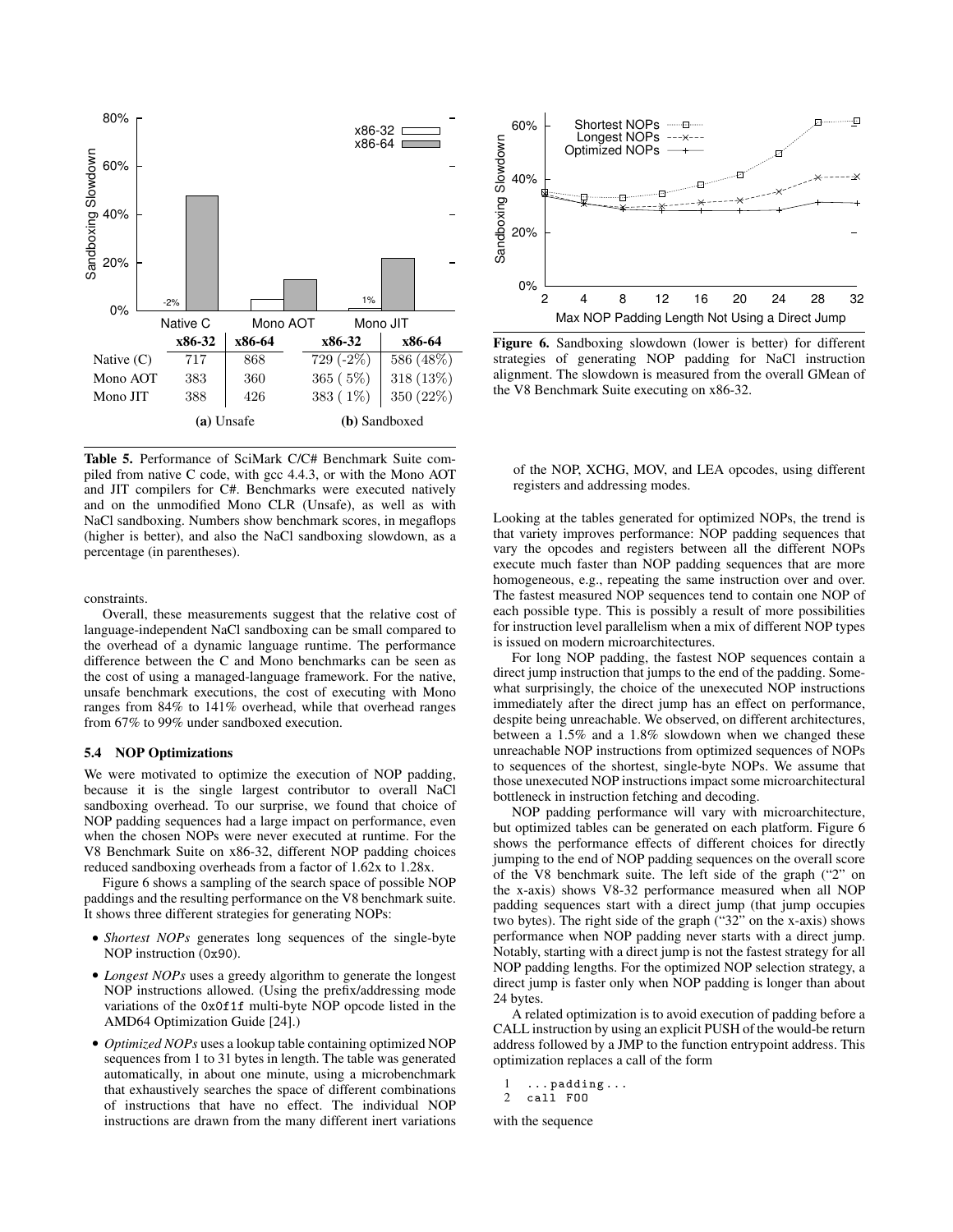|                                      | x86-32     | x86-64 | x86-32        | x86-64     |
|--------------------------------------|------------|--------|---------------|------------|
| Intel Xeon X5550<br>Nehalem 2.7GHz   | 7528       | 7059   | 5869 (28%)    | 4683 (51%) |
| Intel Core2 Quad<br>O6600 2.4GHz     | 5612       | 5128   | 4535 (24%)    | 3296 (56%) |
| AMD Phenom II<br>X4 905E 2.5GHz      | 5030       | 4793   | 4026 (25%)    | 3390 (41%) |
| AMD Athlon<br>4450E 2.3GHz           | 3853       | 3447   | 2856 (35%)    | 2385 (45%) |
| <b>AMD</b> Opteron<br>8214 HE 2.2GHz | 3633       | 3224   | 2701 (35%)    | 2226 (45%) |
| Intel Atom N450<br>$1.7$ GHz         | 1395       | 1176   | 1041 (34%)    | 589 (100%) |
|                                      | (a) Unsafe |        | (b) Sandboxed |            |

Table 6. Performance scores (higher is better) on different microarchitectures for the V8 Benchmark Suite running natively (Unsafe) and in our language-independent sandbox. Sandboxing slowdown is shown in in parentheses.

```
1 push retloc<br>2 imp FOO
2 jmp F00<br>3 ...padd
    ... padding...
4 retloc :
```
avoiding the need to execute the padding NOPs. This optimization provides modest performance gains, of about 3 percent, and is included in the measurements of Figure 6. Similar to direct jumps over padding, this technique provides largest benefit when only applied when skipping NOP padding sequences of length 20 bytes or more.

#### 5.5 Overhead Variability between CPU Architectures

Table 6 compares the overhead of our language-independent sandboxing when running V8 benchmarks on several modern processors, implementing different microarchitectures. For V8 on x86-32 overheads are consistent, ranging from 28% to 34%. For x86-64 overheads range from 41% to 56%, and the numbers seem to suggest consistently less relative overhead on AMD processors than on the fast Intel processors. The Intel Atom is a notable outlier, with 100% sandboxing slowdown measured for V8-64. While we haven't yet fully explored the Atom's outlier performance, we note that these results match those previously reported for the x86-64 NaCl sandbox [44]. Interestingly, raw performance is better on x86- 32 for both the unsafe and sandboxed versions, most likely because V8 has been more heavily optimized for x86-32.

#### 5.6 Application to the new Crankshaft V8

Concurrently to our efforts described so far in porting a fork of the V8 code base to Native Client, the developers of V8 substantially extended the V8 JavaScript platform to use highlydynamic, profile-driven optimizations. This "Crankshaft" version of V8 has since been released as part of the Chrome Web browser for the x86-32 architecture [34]. Crankshaft greatly improves the performance of V8, through use of SSA-based optimizations, loop-invariant code motion, better register allocation, and function inlining. Also, Crankshaft allows fast, unboxed use of all small integers less than  $2^{32}$  (cf. the old V8, as discussed on page 6).

To gain further insights into the applicability of our work, we ported the x86-32 Crankshaft V8 (version 3.1.4) to use our codemodification primitives. We were pleased to see that our existing NaCl sandboxing port was insensitive to the higher-level changes to V8, such as the mechanisms for SSA-based optimizations. Also, the low-level x86-32 code-emission in the V8 backend remained mostly unchanged, allowing us to reuse a majority of our earlier porting work. All in all, we modified 3,483 lines in the x86-32



Figure 7. A chart showing NaCl sandboxing slowdown (lower is better) for the old V8 and Crankshaft V8 platforms running the V8 JavaScript Benchmark Suite. A table of the chart's underlying raw benchmark scores (where higher is better) for NaCl sandboxed execution, with sandboxing slowdown in parentheses. Crankshaft' denotes the NaCl-tuned version of Crankshaft.

Crankshaft V8 codebase (cf. Table 3).

We also made two small tweaks to our port, to tune Crankshaft's mechanisms to the characteristics of the NaCl sandbox. First, we increased the threshold for the function-invocation count at which Crankshaft will specialize a function to its arguments and modify the function's code. Thus, we reduced code modification rates to account for the increased cost of code modification (V8 is tuned for faster, single threaded code modification). Second, we saw that a lot of NOP padding was needed to align indirect jump targets in the middle of the code for general-purpose functions; specialized functions jump to this code if they detect that their specialization does not apply. To avoid the NOP overhead, we used a small table of direct-jump trampolines, placed after the general-purpose function code, to implement these calls.

We re-ran the benchmarking experiments on both versions of our NaCl port of the Crankshaft V8 platform. The results can be seen in Figure 7. After tuning, the absolute performance of the NaCl sandboxed Crankshaft language runtime beats that of the *unmodified, unsafe* x86-32 V8 version we used previously (see Figure 3). It is particularly gratifying that in a span of a few months, the original overhead of our language-independent sandboxing has been more than offset by the independent optimization of the language runtime.

As Figure 7 shows, the relative overhead of NaCl sandboxing is also reduced by almost a third, going from 28% to 19% for the tuned Crankshaft benchmarks. We believe this decrease in relative overhead is primarily due to Crankshaft's function inlining, which reduces both NaCl NOP padding as well as function-return branch mispredictions. The SunSpider100 benchmarks exhibited a similar absolute performance improvement, and also saw sandboxing slowdown fall from 32% to 24%.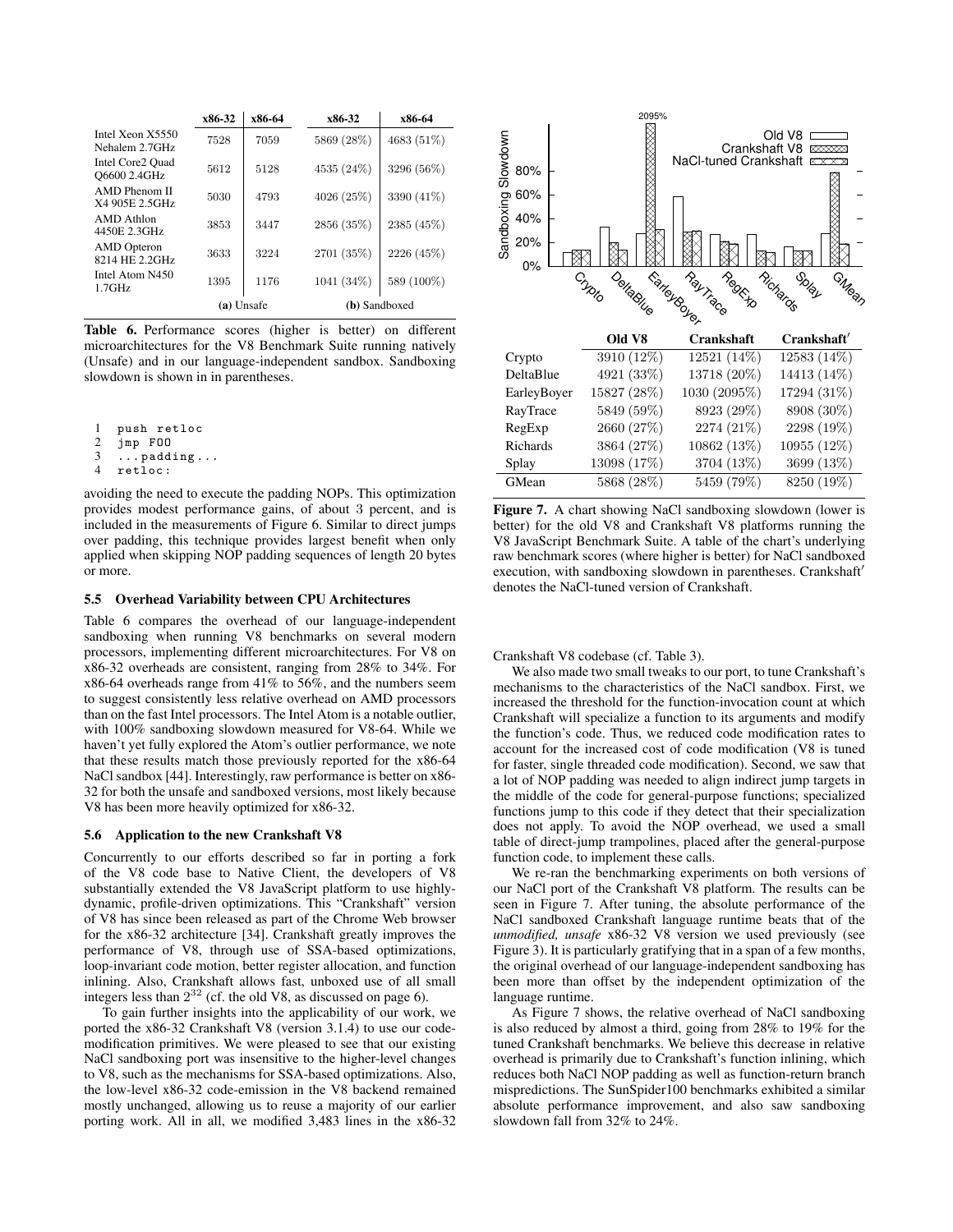# 6. Discussion and Related Work

In this paper, we have presented our techniques for safe runtime code generation and modification using the terminology of the Native Client platform upon which our implementation is based. Even so, we are confident that our techniques apply more widely. In particular, we believe that the safety constraints of Table 2 could be easily reformulated for other SFI-based platforms (e.g., XFI [20]), and still provide the immutability guarantees necessary for safe runtime code modification. Our confidence derives from the fundamental basis of our work, which lies not in NaCl-specific properties, but in the use of local code inspection to inductively establish global execution invariants—a common characteristic of many execution monitoring mechanisms.

Our experience porting JIT-based runtime platforms to our language-independent sandbox suggest that it is possible to combine SFI-based sandboxing with dynamic code generation, yielding a system that combines benefits from both techniques. Although the performance impact of sandboxing is not negligible, we believe the resulting system is still viable for a large set of practical use cases, especially considering that some of the relevant languages are still commonly implemented with interpreters. Some will argue that a JIT-based language runtime is safe enough without an SFI sandbox. We note that the verity of this statement relies on the quality of the language implementation, including the language runtime and any extensions.

In all cases, it can be expected that a fully-featured, advanced language runtime will comprise a significant amount of complex, trusted code—even when legacy libraries are *not* considered. Note the total line counts for V8 and Mono in Table 3. Furthermore, in cases where a language implementation is used as a scripting engine for a larger system, such as a Web browser, it is often desirable to sandbox the entire composed system [4, 42].

Like Native Client and other SFI-based mechanisms, our language-independent sandboxing is designed to provide highassurance guarantees of clearly-defined safety properties, even in the face of malicious software crafted by an adaptive attacker. In comparison, many other software protection systems—such as Nooks [51], to name just one—provide a weaker form of safety by making only a best-effort attempt at containing faults.

Many software protection systems have been implemented using a combination of static analysis of machine code and inline, machine-code software guards that perform runtime checks or sandboxing operations. The first use of these techniques may have been in the late 60's, to allow the kernel execution of untrusted code in a profiling system for the SDS-940 [14]. Since then, these techniques have been used in the original work on SFI [53], subsequent SFI implementations such as MiSFIT [46], SASI x86 [18], XFI [20], and PittSFIeld [32], and in a number of other systems. Compared to Native Client, some of these systems offer finer-granularity safety guarantees for certain aspects of software execution—albeit typically at the cost of higher enforcement overhead. For example, CFI [1] can guarantee that machine-code execution follows a permitted control-flow graph, XFI [20] can enforce integrity properties for the runtime stack, and DFI [11] and its successors like BGI [12] can maintain data-flow integrity properties for even values in heap memory. However, it remains unclear if the techniques of these systems can be used to implement a production-quality, practical execution platform like Native Client, that is portable across both operating systems and hardware architectures with good performance. Furthermore, we know of no such system that provides safety guarantees in the face of runtime code generation and modification.

Programming languages and runtime software mechanisms are recognized as an effective approach to providing safety guarantees and enforcing security policies. Software isolation on the Burroughs B-5000 system depended on applications being written in the Algol high-level language [5] and a similar approach has been taken in later, experimental operating systems such as SPIN [7].

Commonly, language-based isolation is enforced through execution on top of a virtual machine, which is implemented using a trusted compiler or interpreter, and typically makes use of extensive libraries of trusted support routines based on (legacy) native code [45]. In comparison, approaches like Typed Assembly Language (TAL) [35] and Proof-Carrying Code (PCC) [37] provide guarantees about the machine code that is executed on actual hardware machines. SFI, like TAL and PCC, has the attractive characteristic of allowing independent, static safety verification of the machine code to be executed; this not only decouples the execution platform from the language toolchain, but also reduces the size of the trusted computing base [40].

A long line of research aims to preserve the semantic properties of high-level programming languages through translation to lowerlevel languages. Typed assembly language derives from this field and, in that context, Smith et al. have considered restricted forms of runtime code generation [47]. Recently, this field has seen great progress, starting with Xavier Leroy's work on certifying compilation from C-like languages to PowerPC machine code with full, formal proofs of semantic preservation. This work has been extended to handle incremental runtime code generation, and even self-modifying code, first by Cai et al. [8] and then, most recently, by Magnus O. Myrren [36]—in this later work formally certifying the correctness of a JIT compiler from a small bytecode language to x86 machine code. Our mechanisms also give strong safety guarantees and use techniques amenable to formal verification [32]. However, our language-independent sandboxing does not aim to preserve high-level language semantics, and the implementation of our mechanisms is unencumbered by those semantics.

### 7. Conclusions

Through use of language-independent, software-based fault isolation, it is possible to safely and efficiently sandbox programs that make use of self-modifying machine code. It suffices to extend traditional SFI techniques with a few new features, including new safety constraints that apply inductively on the structure of machine code, even across code modification. These new safety features are not difficult to implement in practice, e.g., as part of Native Client, an existing, production-quality SFI-based sandboxing platform. It is also rather straightforward to port V8 and Mono, two disparate, modern JIT-compiled languages, to run within a thus extended sandboxing platform. Such languageindependent sandboxing holds the promise of facilitating the deployment of new language and technology options for the development of untrusted software, in particular, on the Web.

## Acknowledgments

We thank Seth Abraham and Richard Winterton at Intel for their helpful discussions about Intel processor behavior in the presence of cross modifying code.

## References

- [1] Martín Abadi, Mihai Budiu, Úlfar Erlingsson, and Jay Ligatti. Control-Flow Integrity: Principles, implementations, and applications. *TISSEC*, 2009.
- [2] Matthew Arnold and Barbara G. Ryder. A framework for reducing the cost of instrumented code. In *PLDI*, 2001.
- [3] John Aycock. A brief history of just-in-time. *CSUR*, 2003.
- [4] A. Barth, C. Jackson, C. Reis, and Google Chrome Team. The security architecture of the chromium browser. Technical report, Stanford